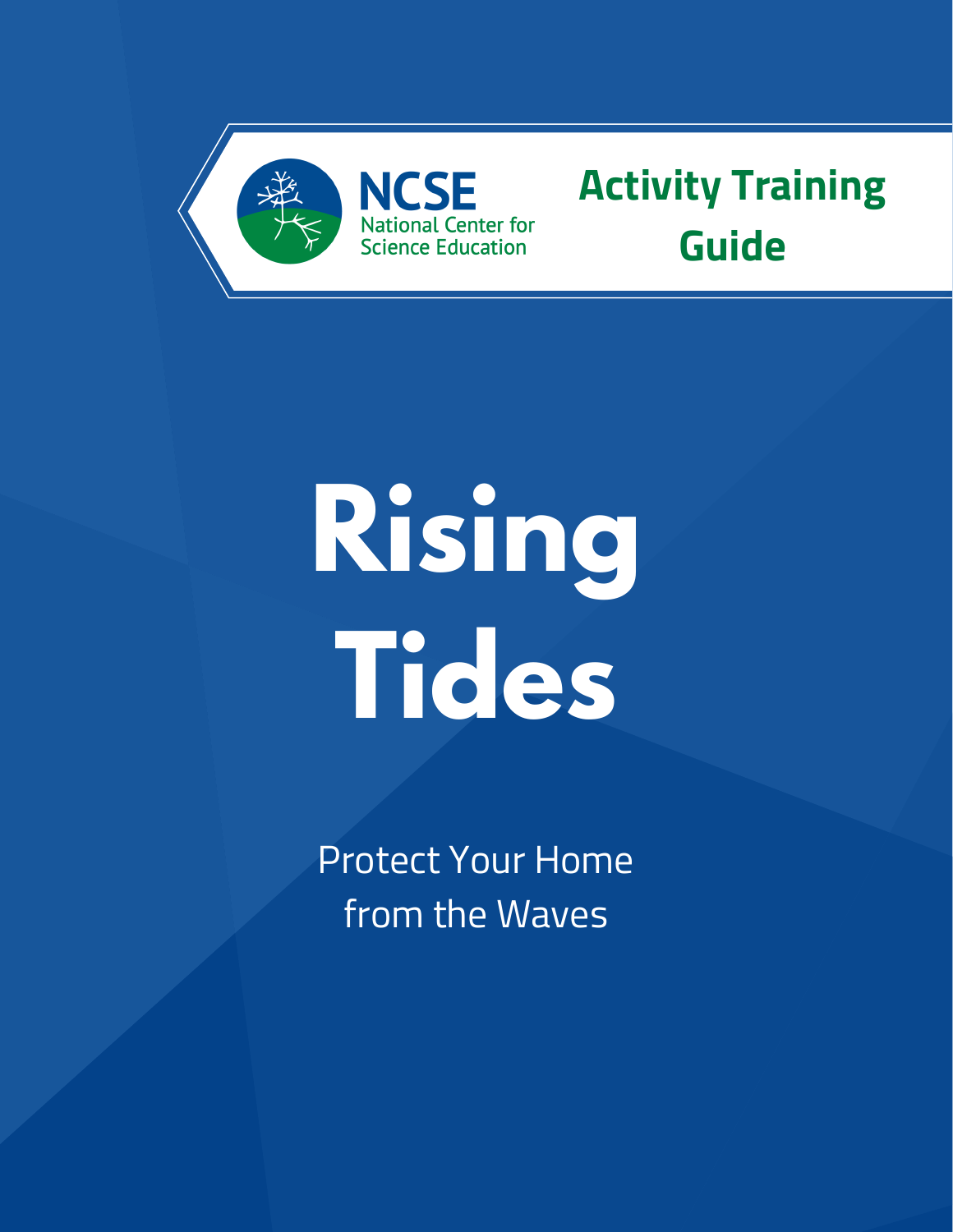

## **Rising Tides**

#### **Overview**

Warming oceans and melting landlocked ice caused by global climate change may result in rising sea levels. This rise in sea level combined with increased intensity and frequency of storms will produce storm surges that flood subways, highways and homes. In this activity, visitors design and test adaptations to prepare for flooding caused by sea level rise.

#### **Learning Goals**

- 1. Sea-level rise is related to increases in global temperature.
- 2. I am capable of being part of the solution to climate change.
- 3. Scientists don't always succeed on the first try, but learn from their failures.

#### **Materials**

- Aluminum tray (at least 10 inch square)
- Water
- 500 ml water bottle (or other vessel)
- Straight Pins
- Sand
- Tools (for rent)
	- Mini tools
	- Pick Set
- Design material
	- Beads
	- Toothpicks
	- Popsicle Sticks
	- Pipe Cleaners
	- Sponges
	- Other materials are fine, but **please make sure these materials are reusable**. Design challenges are very materials intensive and we want to avoid creating a lot of waste.
- **Posters** 
	- Ocean Level Rise
	- Price List/ Challenges
	- Engineering Design Process
- Bucket or location for water drainage (be sure to call ahead and make a plan with the event's organizers)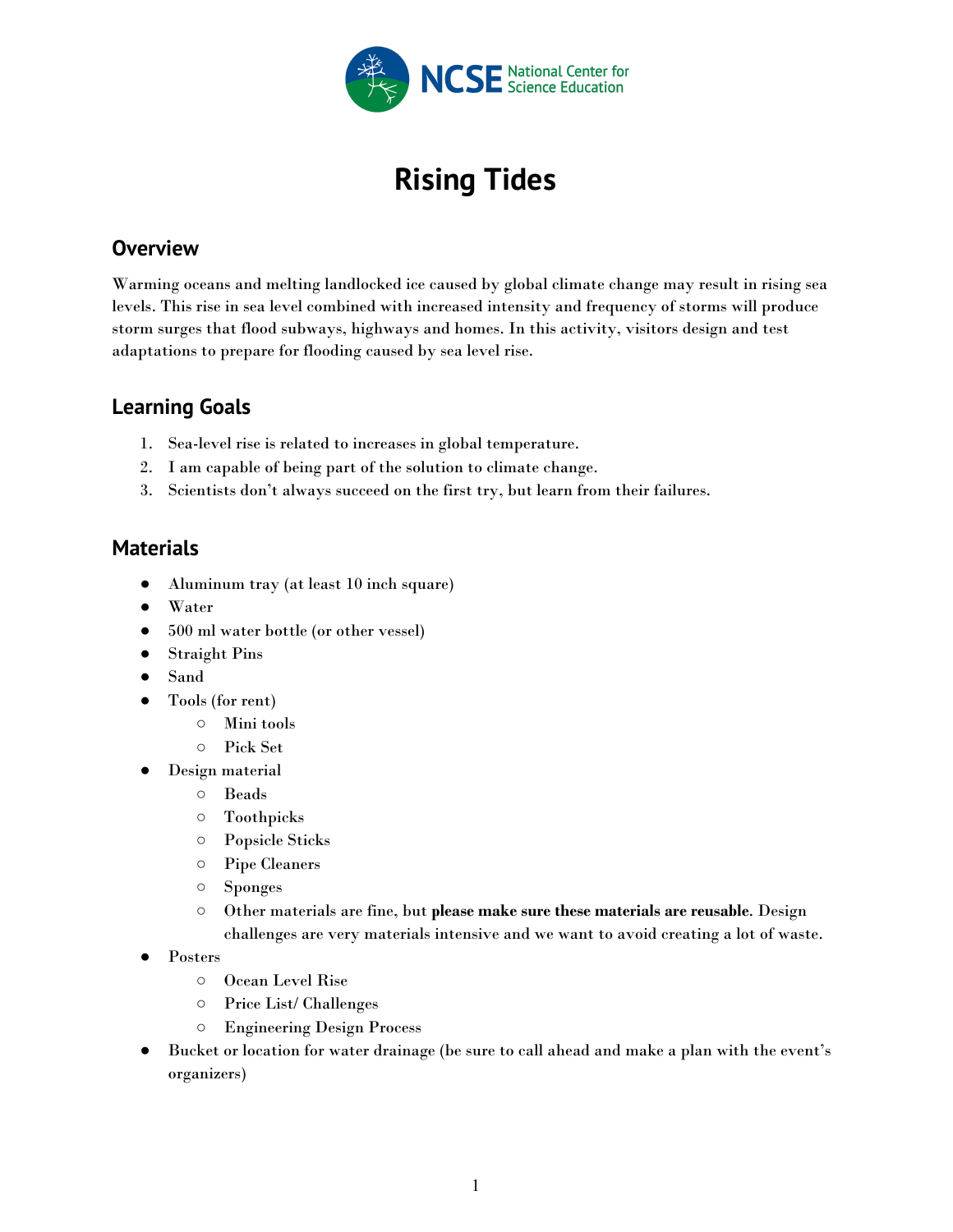#### **Set-up**

- 1. Make sure you have holes in roughly half of the trays. Set the trays with holes above trays without holes for drainage purposes. We strongly suggest having (n-1) trays, where n is the number of volunteers. There can be multiple houses on the same tray or visitors can work together to provide a solution for a house. The volunteer not monitoring the building and testing process can drain water, fill sand, and supervise distribution of supplies.
- 2. Fill about half the tray with sand, ideally sloping up from the middle of the tray to rise to a quarter inch below the tray top.
- 3. Fill the rest of the tray with water, so that after absorption the water barely covers the sand-free half of the tray.
- 4. Put two pins in the sand, one about half an inch from the water level and one about an inch further back. This will be the design "area".
- 5. Place 2-3 houses within the boundary of the pins. Use pins on the ocean side level to divide the sand into the "zones" of different teams.
- 6. Set up posters. Keep the price list and follow-up challenges hidden for now.

#### **Procedure (for drop-in activities, see modifications below for other set-ups)**

- 1. Give an outline of the problem and ask if visitors would like to help find a solution. (You don't have to give a full description of why sea level rise is happening at this stage, let visitors get their hands dirty first). Briefly explain how the design challenge will work.
- 2. Allow visitor to select from a list of supplies. Assist the visitors by validating and giving real world context to their designs (e.g., digging trenches or using sandbags). Try to resist the urge to give hints. Rather, encourage them to test their designs early and often.
- 3. As visitors are building their designs, talk to them about their experience with flooding (or hurricanes). If applicable, involve adults in the discussion by asking whether they experienced this rate of flooding when they were kids. Talk about the effects climate change has on sea level rise and how this problem is likely to get worse.
- 4. Test the designs by vigorously pouring 500 ml of water into the tray. Success is defined when the house stays dry and doesn't move (unless they have designed a floating house). Instead of focusing on whether the design succeeded or failed, help the visitors make observations about what worked and what could be improved. Help rephrase the design ideas using engineering principles and climate change theory.
- 5. Regardless of the outcome, congratulate the visitor for working hard to come up with a solution for climate-change induced flooding. Encourage visitors to rework their design. If they have achieved success, introduce the second challenge.
- 6. Reset the activity by lifting the top tray, draining the water, and refilling the tray with sand and water. Make sure you save building supplies and dispose of water waste safely.
- 7. Have videos on hand such as: <https://coast.noaa.gov/slr/> This is a great way to model sea level rise in your area. Use this to broaden the discussion to talk about global sea level issues.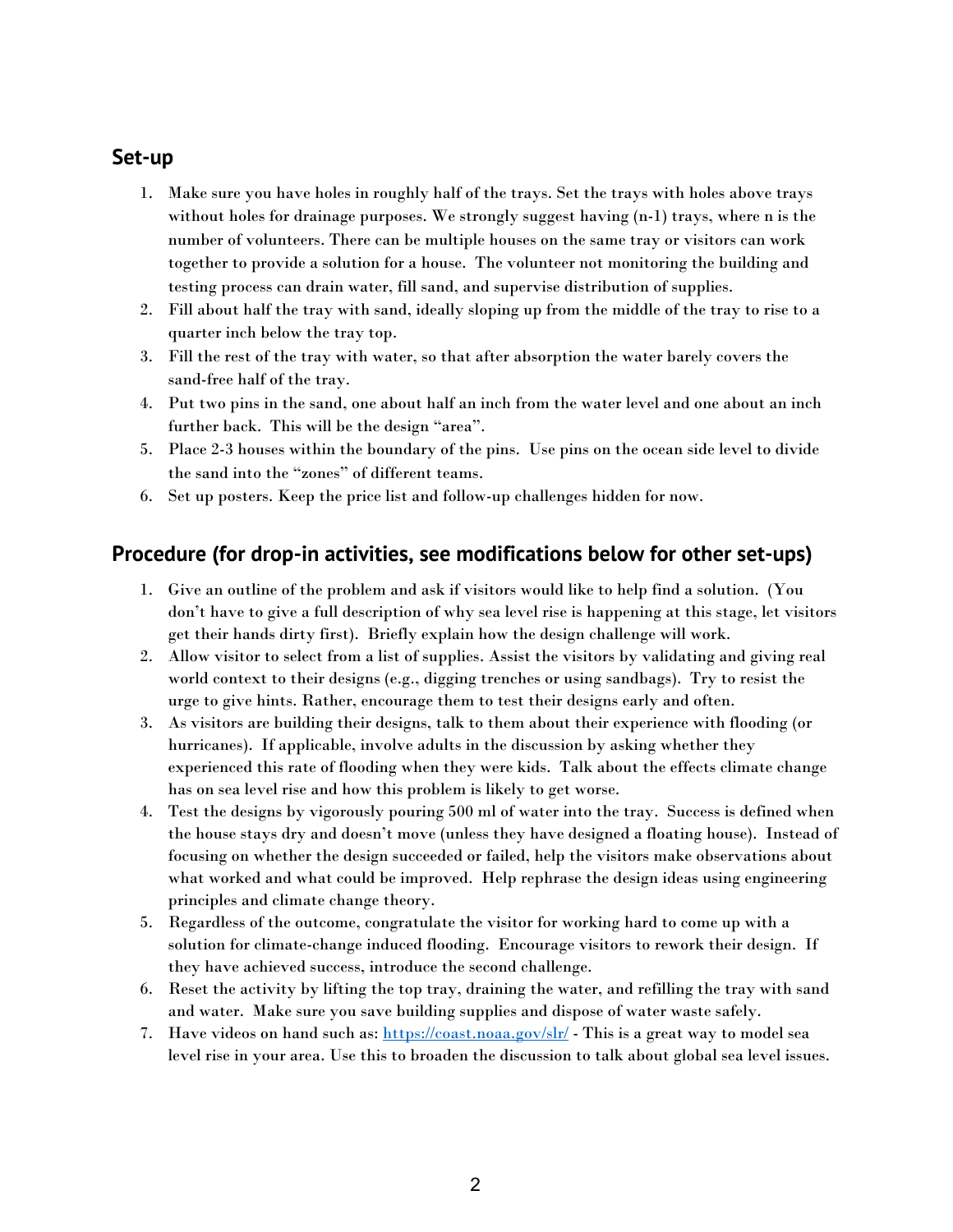#### **Further Challenges**

**Second Challenge:** Many of the initial designs will involve building walls or allowing the houses to float and create islands. However, we have to think about the practical solutions. For the  $2^{\mathrm{nd}}$ challenge, you should be able to see the ocean from the windows and be able to drive to the house.

**Third Challenge:** Design challenges are rooted in the real world. Therefore, we have to work under a budget. Introduce the budget and challenge them to modify their design to work within a \$100 budget. If you are doing a longer program, have a higher budget constraint (\$250 worked for me) and give a prize for the successful design that comes in under budget.

#### **Modifications**

#### For longer programs (1 hour – 90 minutes)

Break visitors into teams and go through the entire engineering design process. Provide pencils and papers for them to diagram potential solutions. Include a price list so that teams must keep their design within a maximum price. Have a set time limit that all teams will have to test their designs. After a set time, have a final test of each team's design. Provide prizes to the most efficient team and the team whose design can sustain the highest storm surge.

#### For mixed-age audiences

With not too much effort, you can shape the sand and place the houses in ways that are more or less forgiving. You can also encourage visitors to work together to come up with a solution.

#### **Further Resources**

- NASA Climate [Change:](https://climate.nasa.gov/vital-signs/sea-level/) Vital Signs of the Planet
- [Climate](https://www.climatecentral.org/what-we-do/our-programs/sea-level-rise) Central
- Housing [investment,](https://www.sciencedirect.com/science/article/pii/S016517651930031X) sea level rise, and climate change beliefs

#### **NGSS Standards**

#### **[K-ESS3-3](http://www.nextgenscience.org/pe/k-ess3-3-earth-and-human-activity) Earth and Human Activity**

Communicate solutions that will reduce the impact of humans on the land, water, air, and/or other living things in the local environment.

#### **[2-ESS2-1](http://www.nextgenscience.org/pe/2-ess2-1-earths-systems) Earth's Systems**

Compare multiple solutions designed to slow or prevent wind or water from changing the shape of the land.

#### **[4-ESS3-2](http://www.nextgenscience.org/pe/4-ess3-2-earth-and-human-activity) Earth and Human Activity**